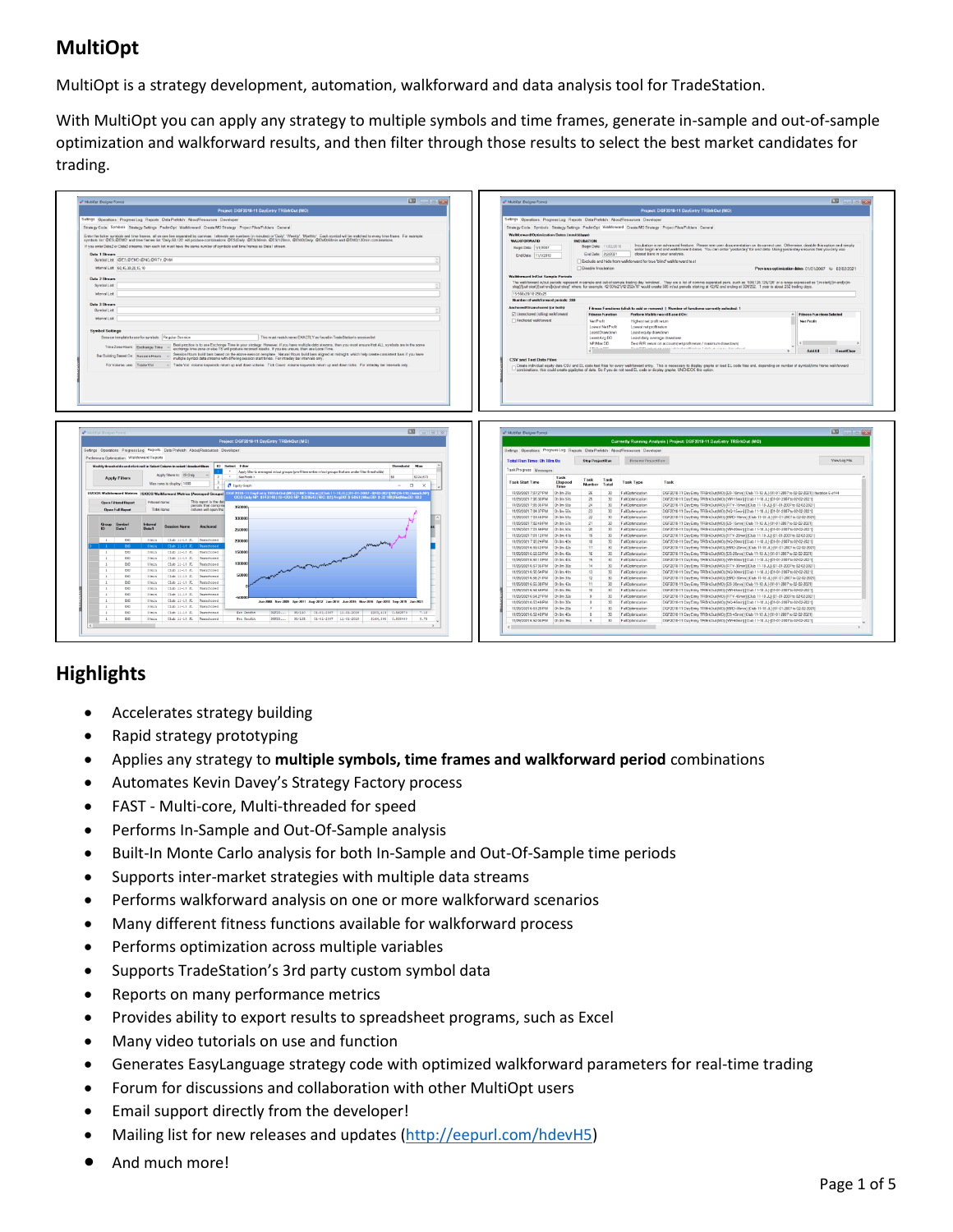# **Trial Version**

Download a fully functional 14-day trial version from MultiOpt's website here[: https://multiopt.net](https://multiopt.net/)

### **Purchase**

The cost of MultiOpt is a license fee of \$450. This includes one year of user support and software updates. You may try MultiOpt for a 14-day trial period. Add-on's, when available, are covered under their own licenses and separate costs.

Send payment via wire transfer (emai[l admin@multiopt.net](mailto:admin@multiopt.net) for details), or PayPal using the following link: <https://www.paypal.me/multiopt/450>

After sending payment, please email [admin@multiopt.net](mailto:admin@multiopt.net) your TradeStation Customer ID. Your Customer ID this is not your account number. It be found on the TradeStation Help->About screen and is used for your MultiOpt registration.

If you have multiple TS customer IDs and would like to run MultiOpt on each, you can purchase additional licenses at a 20% discount of \$360 per additional TS customer number.

If you have multiple TS logins under the same TS customer ID, you may install and run MultiOpt *under the same license on multiple machines without purchasing additional licenses*.

## **Support**

- User support directly from the developer
- Connect with other MultiOpt users on Kevin Davey's Strategy Factory Forum
- User manual documentation
- Video tutorials
- Sign up for MultiOpt's mailing list for new releases and updates a[t http://eepurl.com/hdevH5](http://eepurl.com/hdevH5)

### **Video Tutorials and Resources**

Visit MultiOpt's website at [https://multiopt.net](https://multiopt.net/) for video tutorials, user manual, and more!

### **Testimonials**

*MultiOpt has transformed the way I design, develop, and test trading strategies across various markets and bar sizes. It has saved hundreds of hours of manual effort and uncovered new trading ideas for me. I find Dave's expertise in software development and foresight for user needs integrated seamlessly in MultiOpt. His prompt, friendly, and to-the-point responses to my questions help me use MultiOpt to its fullest potential. With MultiOpt's capabilities and Dave's approachability, I see myself progressing well as a rule-based trader.*

#### RD (United States)

*I have only been doing this since May and I purchased Multiopt in June. This amazing software has allowed me to plow through 60 different strategies, each with about 3-4 variations of exits and has yielded 11 strategies that I am incubating right now. Dave is a master programmer, and he has also helped me get the most out of the software whenever I had a question. It may be the best money I've ever spent.*

#### Brandon K. (California, US)

*I* can tell you as a beginner here and a very skeptical person that MultiOpt saved me hundreds of hours of *work. I need to find one good strategy and this is helping. I don't care if 1000 of my ideas bomb... Nice job Dave, your work is amazing!*

Berkeley W. (Jena, Germany)

*What I just did in 5 minutes used to take me almost a whole day! Thanks! You're fantastic!*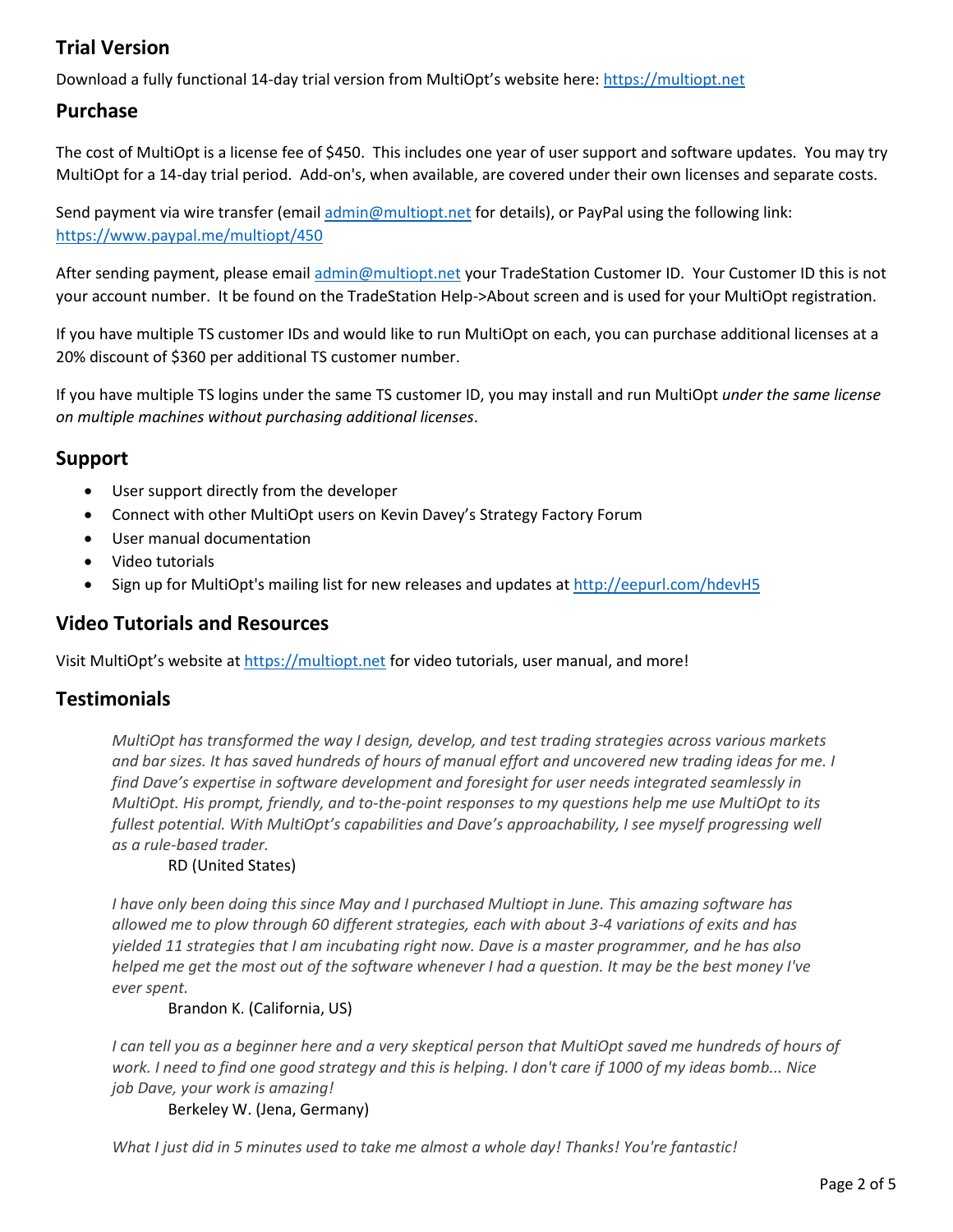#### Berkeley W. (2 weeks later)

*I'm having a great time with your MultiOpt... I've found so many programs [strategies] to submit to the club with many left over for my private incubation! Thanks, thanks, thanks!*

Berkeley W. (2 months later)

*My Man, when do you EVER sleep? :) This new version and options are mind-blowing! Thank you!* Alan B. (Michigan, US)

*I've read through your documentation and can't imagine the number of development hours you must have in this. It's such a polished piece of software and the way you have automated Kevin's methodology is remarkable. I just watched your two videos on your new version of MultiOpt. I've watched hundreds of training videos and you do the very best instructional videos I've ever seen.*

#### John D. (Arizona, US)

*Thank you again for your great work with MO. It has saved me hundreds of hours of work and thousands of clicks to have all those tasks automated.*

#### Antonio J. (Spain)

*It would be hard to go back to not having it [MultiOpt], worth every penny and more. A long time ago I had tried out a software called "Unfair Advantage", MultiOpt would have made better use of the name :)* Jason D. (Florida, US)

*I just want to say I love your tool and think you are a genius. Honestly this is fantastic.* Ryan M. (Pennsylvania, US)

*What a wonderful tool you have built. With this addition of montecarlo it has become more useful and what a time saver. Kudos to you. I don't know how you guys tested before multiopt.* Zumran H. (Indiana, US)

*I am a new student with Kevin's SF. I've watched your tutorial videos and webinar, as well as read through the manual. I think you have a fantastic product and I'm really excited to start using it!* Dustin H.

*I've enjoyed very much using MO and signing up with SFW and purchasing MO are the best investments I've ever had.*

#### Daniel O.

*I absolutely love your program. Makes life so much easier. Plus everything works so smoothly. Great piece of software.*

#### Robbert Z

*Thanks for the wonderful application that you have created, it has been a great help with the entire process.*

#### Janus H.

*I'm LOV'N the new version of MultiOpt! I SERIOUSLY can't think of doing research without MO!!!!!!* Alan B.

*This is pretty killer, really nice job! I work in the Software industry (I run Customer Success for a 75 person company) so I know that you have put a ton of work into this, it really did come out fantastically. And while running it through its paces, I created a pretty good Crude system out of Kevin's 30 min gold system. :-) This is going to be so helpful me, thank you! I was literally doing a lot of this by hand. Thanks so much!*

Mark H.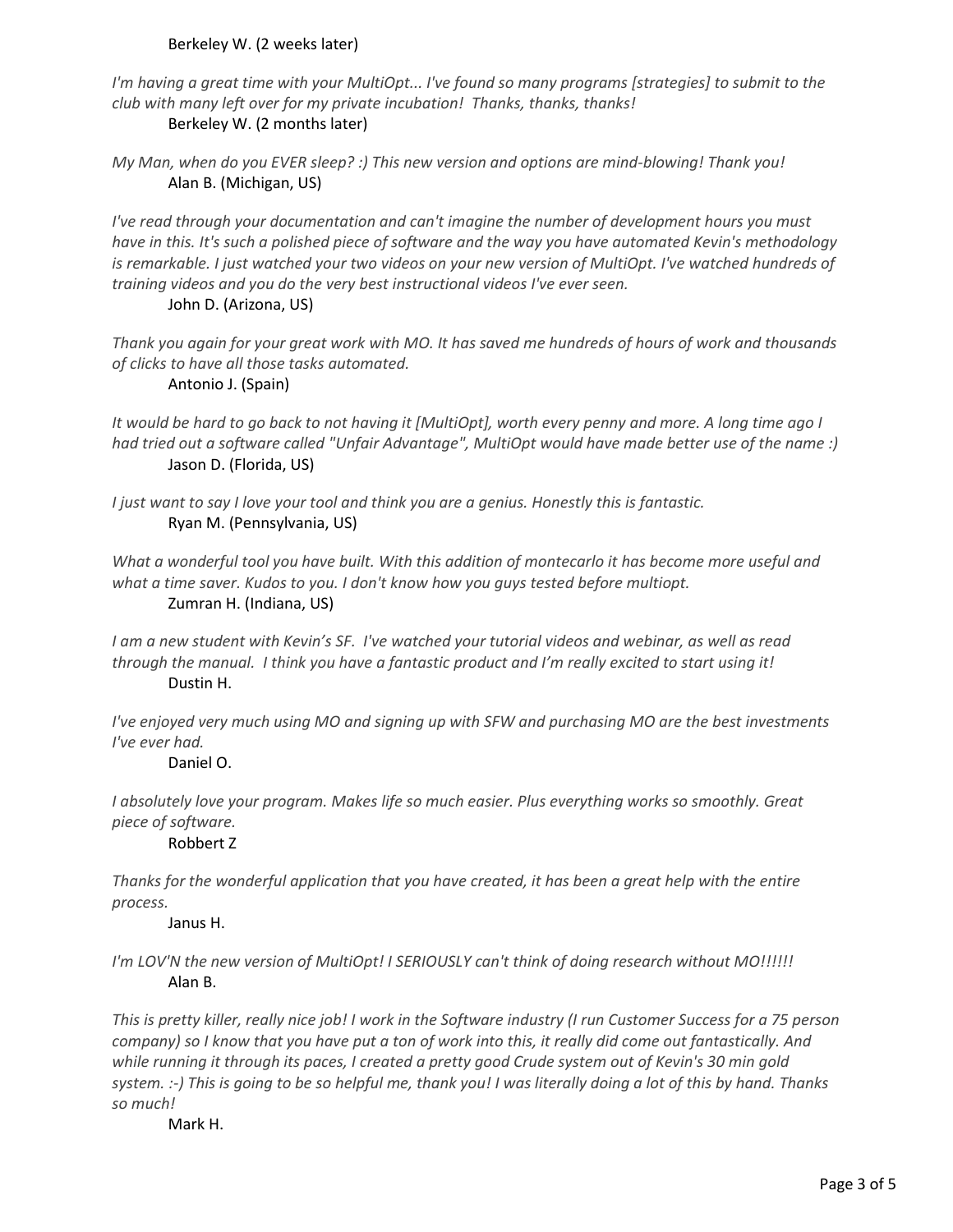*Thanks for a really informative tutorial and users manual, the software is really powerful and will spare me a lot of hours for manual walk forward testing...* Hans J.

*Multiopt is amazing. Easy to use... faster than TS walkforward... I've been impressed.* Shaun L.

- *What an amazing software, sincerest congratulations again from the bottom of my heart!!!* Jem Y.
- *Thank you Dave, Multiopt is a great piece of software. It certainly simplifies the Walk Forward process.* Bill S.

*Thanks Dave. And you have the passionate in this. I really appreciate your effort that make our life easier.*

Eric N.

*Thank you for developing MultiOpt. After just a few days of use, I can see the amazing value.* Mike A.

*I now have 38 strategies that are/have (1) logically consistent and make sense from a market psychology perspective, (2) simple and as concise as possible, (3) passed simulated incubation as of 1/1/2019. So I want to first offer you a MASSIVE THANK YOU for creating Multiopt, as this work would've taken a million years without it.*

#### Mark J.

*First of all I'd like to thank you for this brilliant piece of work. MultiOpt now is the top application I use on my PC. Now I can focus on ideas, rather routine testing. Thanks a lot for saving us time.* Roman Z.

*I took the Strategy Factory workshop by Kevin Davey and he suggested that we get MultiOpt, a testing software that he himself uses. Mult Opt is a time saver allowing me to test my strategies on multiple time frames and a myriad of symbols without much of an effort. It is actually a very easy piece of software to learn and use. Dave has created a video tutorial that guides you step by step. Dave is very responsive to questions or comments and is a very likable person. It really is a no brainer acquisition.* Lydie T. (California, US)